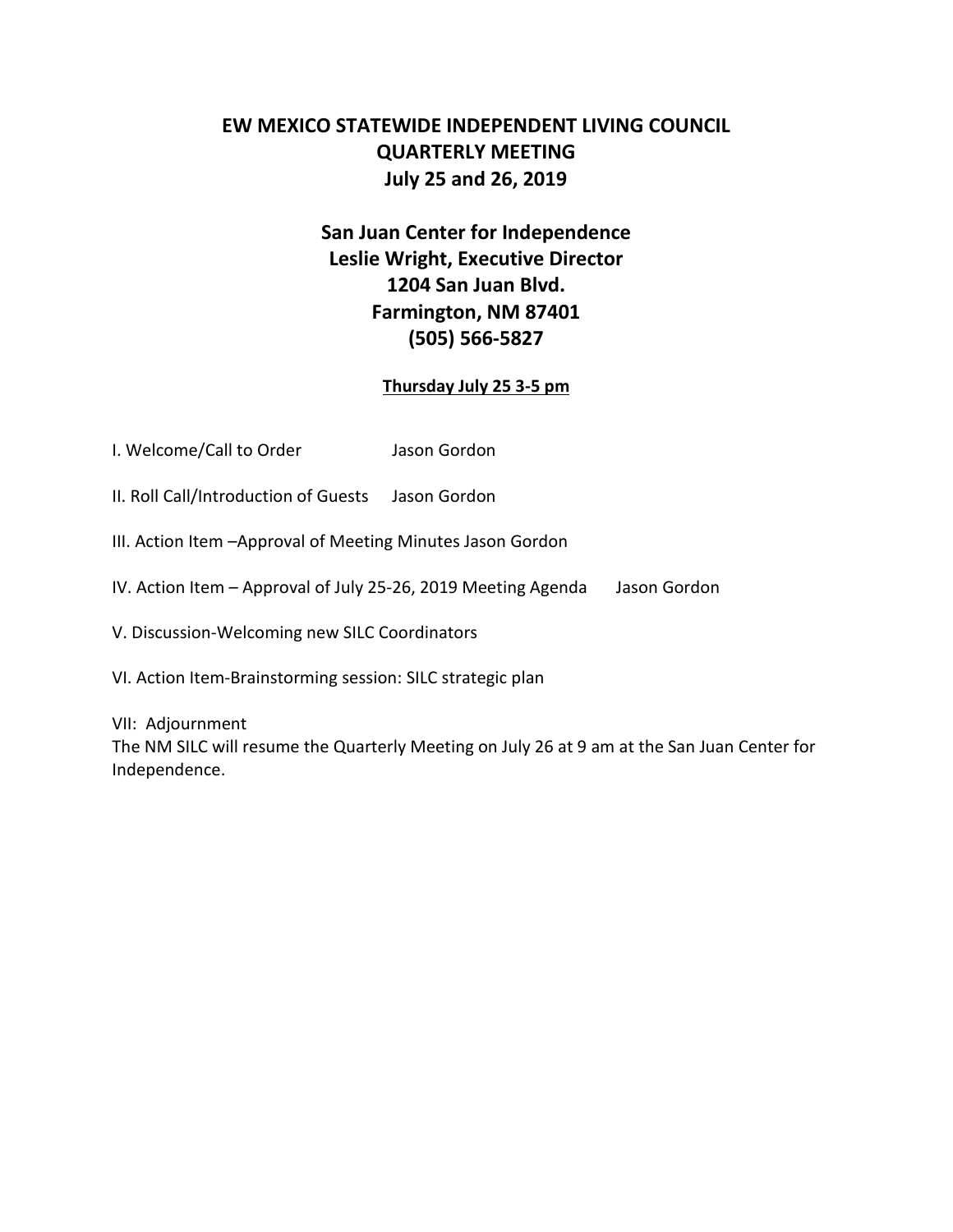## **NEW MEXICO STATEWIDE INDEPENDENT LIVING COUNCIL QUARTERLY MEETING July 25 and 26, 2019**

# **San Juan Center for Independence Leslie Wright, Executive Director 1204 San Juan Blvd. Farmington, NM 87401 (505) 566-5827**

#### **Friday, July 26 9-5 pm**

I. Welcome/Call to Order Jason Gordon

II. Roll Call/Introduction of Guests Jason Gordon

- III. NM SILC Chair Report: Jason Gordon, Chair
- IV. Action Item: Review of SPIL paperwork for submission/ACL update and discussion

V. Action Item: SPIL Updates and Public Forums Audra Wilson

- VI. State Agency Reports/Updates
	- a. Division of Vocational Rehabilitation (DVR Director Diane Mourning Brown)
	- b. New Mexico Commission for the Blind (Greg Trapp, Executive director)
	- c. AIVRS Program (Paula Seanez, Executive Director)

#### VII. CIL Reports/Updates

- a. Choices-Audra Wilson, Roswell, NM
- b. New Vistas-Sarah Michaud Santa Fe, NM
- c. Independent Living Resource Center-Michael Murphy, Albuquerque, NM
- d. The Ability Center-Albert Montoya, Las Cruces, NM
- e. San Juan Center for Independence-Leslie Wright, Farmington, NM
- VIII. Additional Comments or Discussion/Next Quarterly Meeting
- IX. Action Item: Adjournment